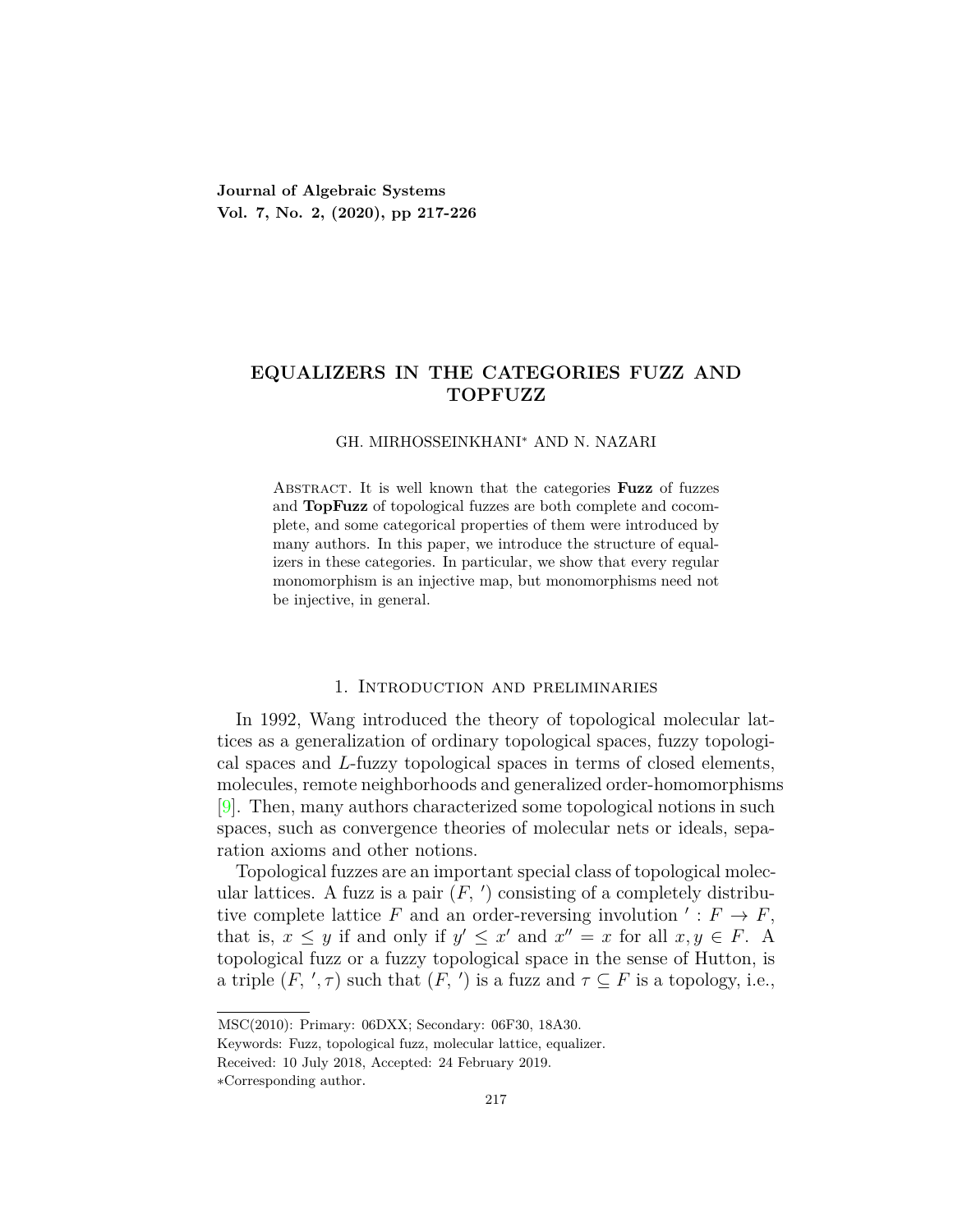it is closed under finite meets, arbitrary joins and  $0, 1 \in \tau$ , where 0 and 1 are the smallest and the greatest elements of *F*, respectively [[5,](#page-8-1) [11](#page-9-0)].

The category of all fuzzes with their homomorphisms is denoted by **Fuzz**, and the category of all topological fuzzes with their homomorphisms is denoted by **TopFuzz**. It is well known that these categories are both complete and cocomplete, and some categorical properties of them were introduced by many authors  $[3, 4, 5, 6, 7]$  $[3, 4, 5, 6, 7]$  $[3, 4, 5, 6, 7]$  $[3, 4, 5, 6, 7]$  $[3, 4, 5, 6, 7]$  $[3, 4, 5, 6, 7]$  $[3, 4, 5, 6, 7]$  $[3, 4, 5, 6, 7]$  $[3, 4, 5, 6, 7]$  $[3, 4, 5, 6, 7]$  $[3, 4, 5, 6, 7]$ . Also, the category **Fuzz** is cartesian closed [\[11](#page-9-0)], but since the category **TopFuzz** has the category **Top** of topological spaces as a reflective and coreflective full subcategory, it follows that it is not cartesian closed [[8](#page-8-6)]. In this paper, we introduce the structure of equalizers in these categories. In particular, we show that every regular monomorphism is an injective map, but monomorphisms need not be injective, in general.

Let us first recall some definitions and properties of fuzzes and topological fuzzes.

**Definition 1.1.** [[9\]](#page-8-0) An element *a* of a lattice *F* is called coprime, if  $a \leq b \vee c$  implies  $a \leq b$  or  $a \leq c$ , for every  $b, c \in F$ , and it is called completely coprime if, for every  $S \subseteq F$ ,  $a \leq \sqrt{S}$  implies  $a \leq s$  for some *s ∈ S*.

Throughout this paper, we denote by  $M(F)$  and  $\overline{M}(F)$  the set of all nonzero coprime elements and nonzero completely coprime elements of a complete lattice *F*, respectively. Nonzero coprime elements are also called molecules. If *F* is a completely distributive complete lattice, then *F* is *∨*-generated by the set *M*(*F*), i.e., every element of *F* is a join of some elements of  $M(F)$ . Thus, a completely distributive complete lattice is called a molecular lattice.

Let  $f: F \to G$  be a mapping between molecular lattices such that preserves arbitrary joins. Then *f* has a right adjoint and denoted by  $\hat{f}$ . Moreover,  $\hat{f}(y) = \bigvee \{x \in F \mid f(x) \leq y\}$  for every  $y \in G$ .

**Definition 1.2.** [\[9](#page-8-0)] A mapping  $f: F \to G$  between molecular lattices is called a generalized order-homomorphism (briefly, **GOH**) if *f* preserves arbitrary joins and its right adjoint  $\hat{f}$  preserves arbitrary joins and arbitrary meets.

**Definition 1.3.** [\[10](#page-9-1)] A mapping  $f : (F, ')\to (G, ')$  between fuzzes is called an order-homomorphism or a fuzz map in this paper if *f* preserves arbitrary joins and its right adjoint  $\hat{f}$  preserves  $'$ .

It is easy to show that every fuzz map is a **GOH**, but the converse is not true, in general [\[10\]](#page-9-1).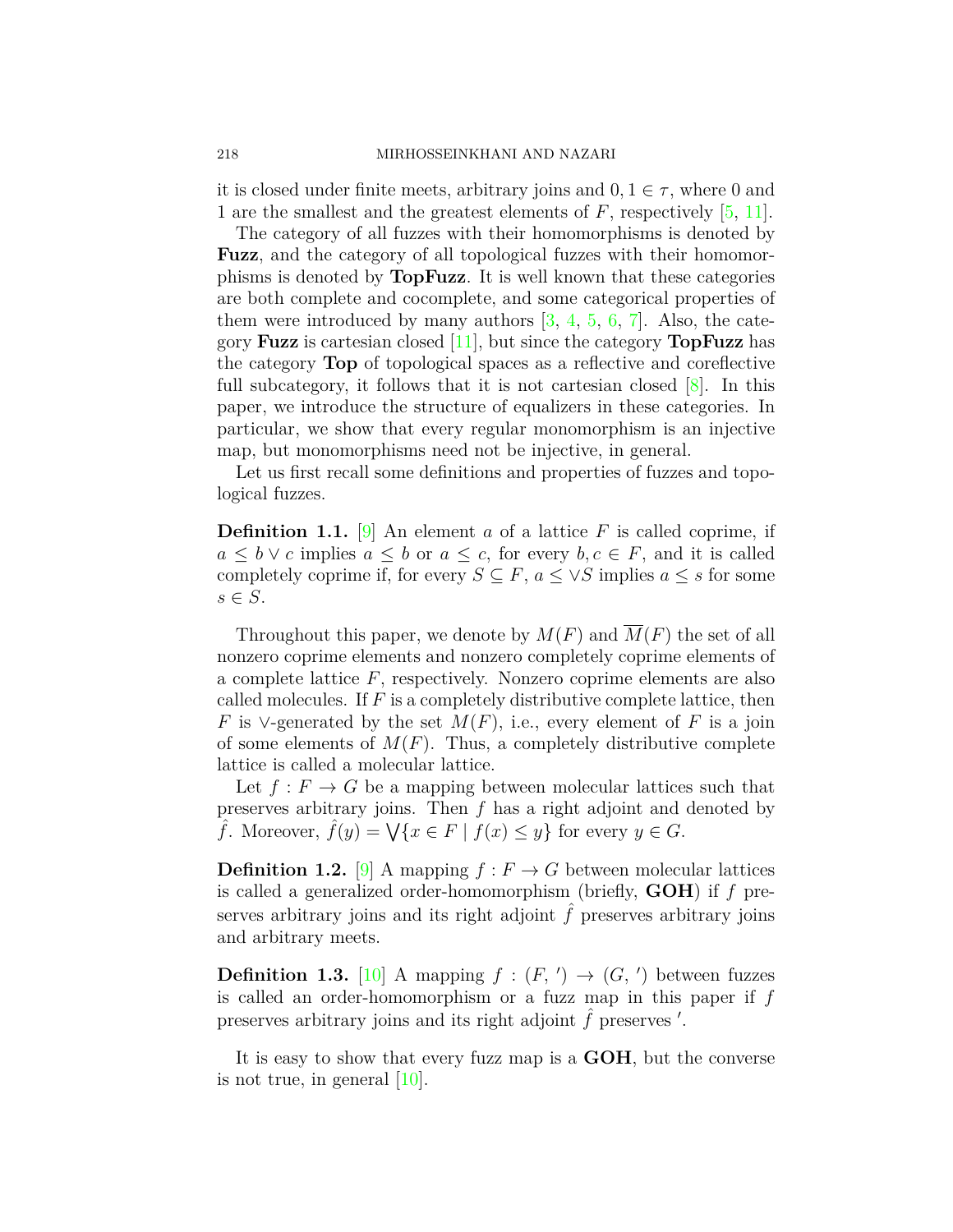**Definition 1.4.** [[5,](#page-8-1) [11](#page-9-0)] A fuzz map  $f : (F, ', \tau) \to (G, ', \eta)$  between topological fuzzes is said to be continuous if  $b \in \eta$  implies  $\hat{f}(b) \in \tau$ .

**Lemma 1.5.** [[9\]](#page-8-0) *If*  $f : F \to G$  *is a* **GOH***, then f* preserves the coprime *elements.*

In the following, we recall some definitions and properties of categorical structures [\[1](#page-8-7)].

**Definition 1.6.** Let  $A \xrightarrow[g]{f} B$  be a pair of morphisms. A morphism  $E \xrightarrow{e} A$ is called an equalizer of *f* and *g* provided that *f ◦ e* = *g ◦ e*; and for any morphism  $E' \xrightarrow{e'} A$  with  $f \circ e' = g \circ e'$ , there exists a unique morphism  $E' \stackrel{\bar{e}}{\rightarrow} E$  such that  $e' = e \circ \bar{e}$ .

**Definition 1.7.** A morphism  $E \rightarrow A$  is called a regular monomorphism provided that it is an equalizer of some pair of morphisms.

**Definition 1.8.** A square

$$
\begin{array}{ccc}\nP & \xrightarrow{\bar{g}} & B \\
\bar{f} & & f \\
A & \xrightarrow{g} & C\n\end{array}
$$

is called a pullback square provided it commutes and that for any commuting square of the form

$$
Q \xrightarrow{g'} B
$$
  
f'\n
$$
A \xrightarrow{g} C
$$

<span id="page-2-0"></span>there exists a unique morphism  $Q \xrightarrow{k} P$  such that  $\bar{f} \circ k = f'$  and  $\bar{g} \circ k = g'$ . **Theorem 1.9.** Let  $A \xrightarrow{f} C \xleftarrow{g} B$  be a pair of morphisms. If  $A \xleftarrow{p_1} A \times B \xrightarrow{p_2} B$ is a product of A and B, and  $E \rightarrow A \times B$  is an equalizer of  $A \times B \stackrel{f \circ p_1}{\rightarrow} C$ , *then*

$$
E \xrightarrow{p_1 \circ e} A
$$
  
\n
$$
p_2 \circ e \downarrow \qquad f
$$
  
\n
$$
B \xrightarrow{g} C
$$

*is a pullback square.*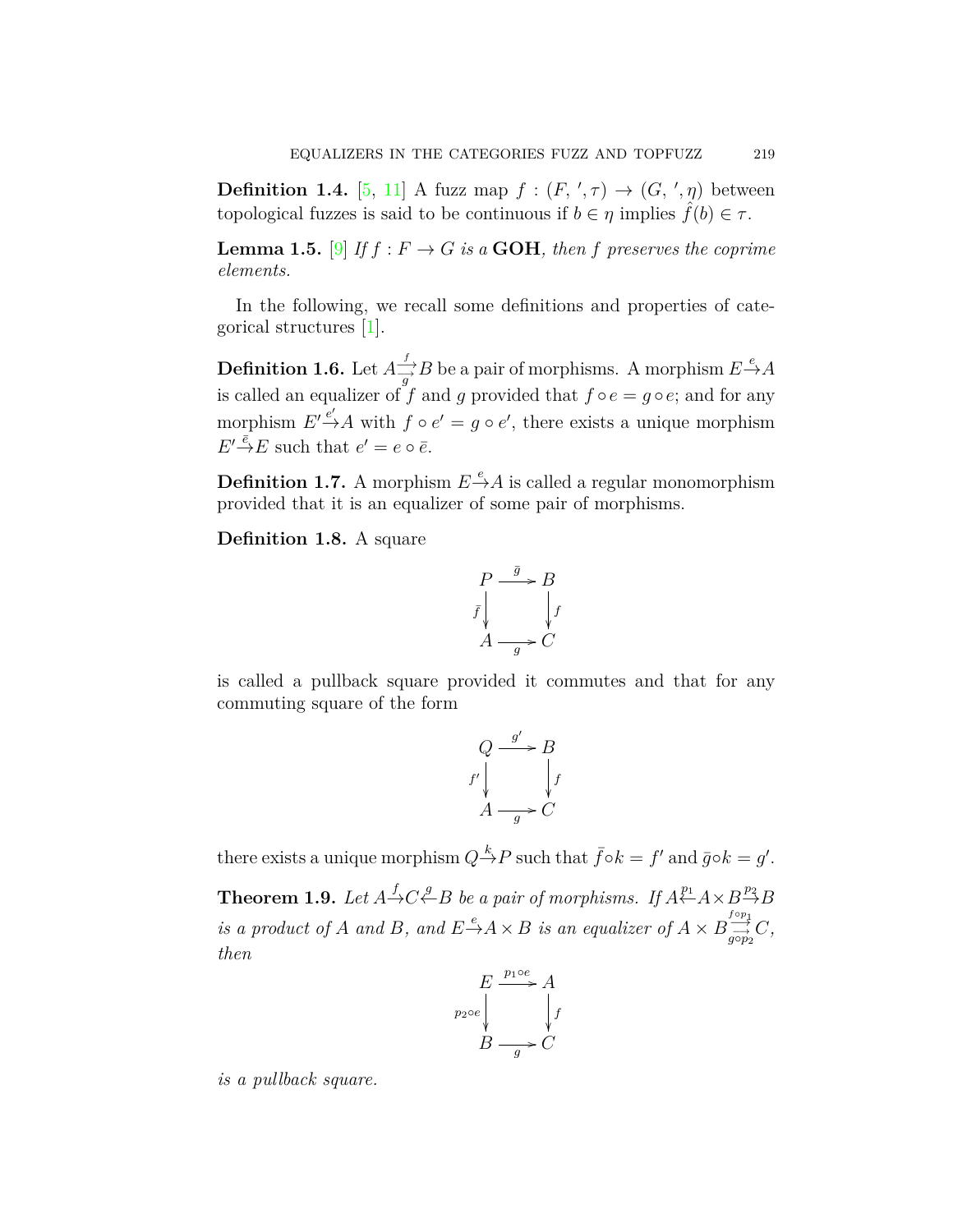### 220 MIRHOSSEINKHANI AND NAZARI

## 2. Main results

In this section, we give the structure of equalizers in **Fuzz** and **TopFuzz**. Let  $(F, ' )$  be a fuzz. Then for every complete join sublattice *E* of *F*, i.e.,  $E \subseteq F$  and it is closed under arbitrary joins, we can define an order-reversing  $c: E \to E$  defined by  $x^c = \hat{e}(x')$ , where  $\hat{e}$ is the right adjoint of the inclusion map  $e: E \to F$ .

**Definition 2.1.** An element  $m$  of a fuzz  $(F, ' )$  is called *'*-coprime if, for every  $x \in F$ , either  $m \leq x$  or  $m \leq x'$  but not both.

We denote by  $M(F)$  the set of all '-coprime elements of *F*. It is easy to show that  $M(F) \subseteq \overline{M}(F) \subseteq M(F)$ . For any topological space  $(X, \tau)$ , suppose  $\mathcal{P}(X)$  denote the powerset of X and the order-reversing involution on  $\mathcal{P}(X)$  is the subset complement. Then  $(\mathcal{P}(X), \tau)$  is a topological fuzz and  $\widetilde{M}(\mathcal{P}(X)) = \overline{M}(\mathcal{P}(X)) = M(\mathcal{P}(X)) = \{ \{x\} \mid x \in$ *X*}. In general,  $M(F)$  is a join generating base for a fuzz  $(F, ' )$  if and only if *F* is fuzz isomorphic to  $\mathcal{P}(\widetilde{M}(F))$ , moreover  $\widetilde{M}(F) = \overline{M}(F)$ *M*(*F*).

For a fuzz map  $f$ , since  $f$  and  $\hat{f}$  preserve arbitrary joins, we have  $\hat{f}(0) = \hat{f}(\vee \phi) = \vee \phi = 0$  and similarly,  $f(0) = 0$ .

**Lemma 2.2.** Let  $f : F \to G$  be a fuzz map. Then the following *statements hold:*

- (1)  $f \circ \hat{f} \le id$ ,  $\hat{f} \circ f \ge id$ ,  $f \circ \hat{f} \circ f = f$  and  $\hat{f} \circ f \circ \hat{f} = \hat{f}$ , where *id denote the identity map.*
- (2)  $\hat{f}$  *is unique, i.e., if*  $g \circ f \ge id$  *and*  $f \circ g \le id$ *, then*  $g = \hat{f}$ *.*
- (3)  $\hat{f}(1) = 1$ *. Also,*  $f(a) = 0$  *if and only if*  $a = 0$ *.*

*Proof.* For parts (1) and (2) see [[2\]](#page-8-8). Since  $f(1) < 1$ , we have  $1 <$  $\hat{f}(f(1)) \leq \hat{f}(1)$  and hence  $\hat{f}(1) = 1$ . Now, let  $f(a) = 0$ . Then  $a \leq$  $f(f(a)) = f(0) = 0$  and hence  $a = 0$ .

<span id="page-3-0"></span>**Lemma 2.3.** Let  $f: F \to G$  be a map between fuzzes such that pre*serves all joins.*

- (1) *If f is a fuzz map, then f preserves ′ -coprime elements.*
- (2) If  $M(F)$  is a join generating base for F, then f is a fuzz map *if and only if f preserves ′ -coprime elements.*

*Proof.* (1): Let  $m \in \widetilde{M}(F)$  and  $y \in G$ . Then either  $m \leq \widehat{f}(y)$  or  $m \leq$  $(\hat{f}(y))' = \hat{f}(y')$ . Thus either  $f(m) \leq y$  or  $f(m) \leq y'$ . If  $f(m) \leq y \wedge y'$ , then  $m \leq \hat{f}(y \wedge y') = \hat{f}(y) \wedge \hat{f}(y')$ , which is a contradiction. Thus  $f(m)$ is a *′* -coprime element.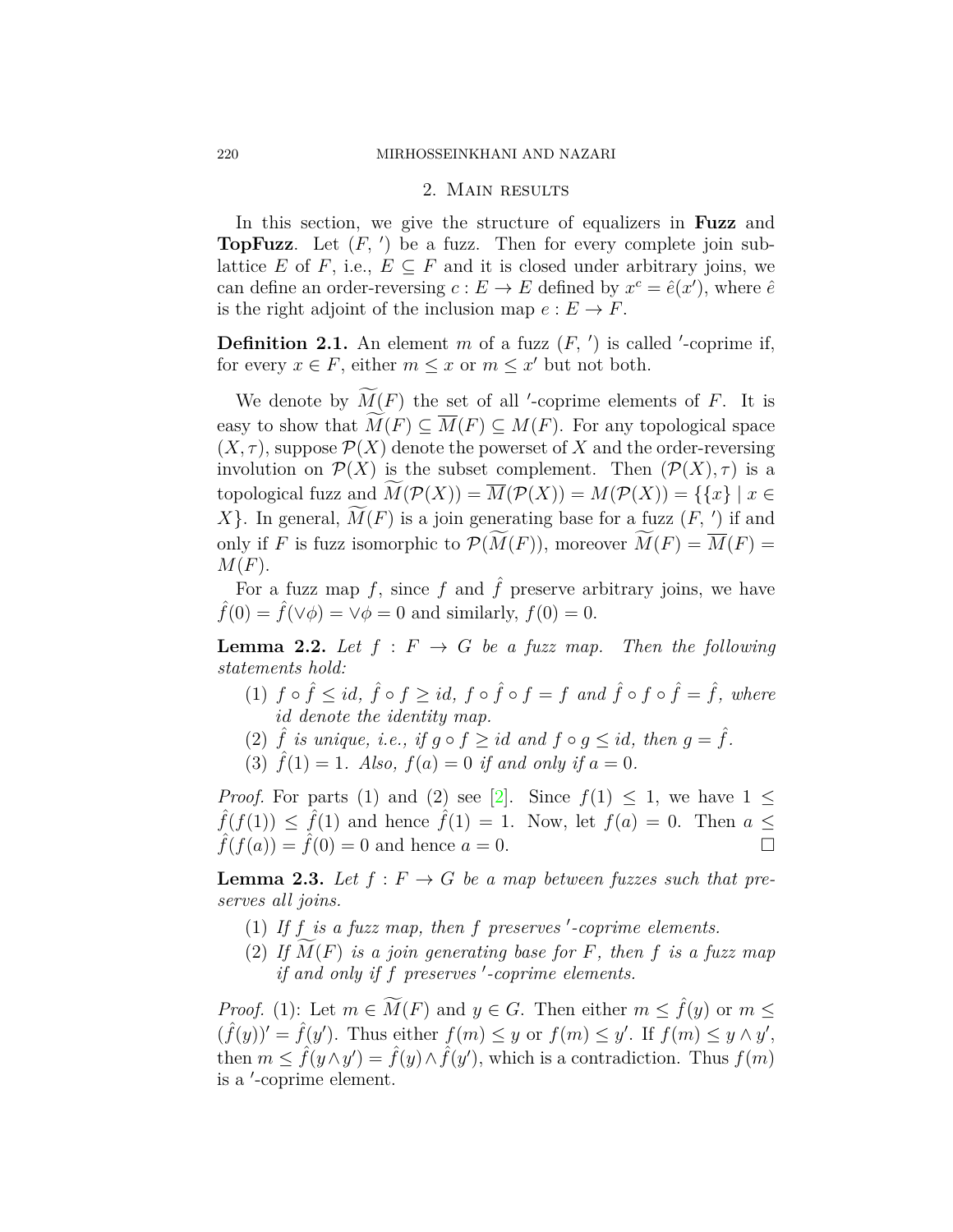(2): Let  $y \in G$ ,  $m \in M(F)$  and  $f$  preserves *'*-coprime elements. Then

$$
m \leq \hat{f}(y') \Leftrightarrow f(m) \leq y' \Leftrightarrow f(m) \nleq y \Leftrightarrow m \nleq \hat{f}(y) \Leftrightarrow m \leq (\hat{f}(y))'.
$$

Thus  $\hat{f}(y') = (\hat{f}(y))'$ . Conversely, by part (1), the result holds.  $\Box$ 

By Lemma [2.3,](#page-3-0) we have the following result.

<span id="page-4-1"></span>**Corollary 2.4.**  $f : \{0,1\} \rightarrow F$  *is a fuzz map if and only if*  $f(1) \in$  $M(F)$ .

**Definition 2.5.** Let (*F, ′* ) be a fuzz and *E* be a complete join sublattice of *F*. Then we say that  $(E, c)$  is a subfuzz of *F* if  $(E, c)$  is a fuzz and the inclusion map  $e: E \to F$  is a fuzz map.

**Example 2.6.** Let  $F = \{0, x, y, 1\}$ , where *x* and *y* are incomparable,  $x' = y$  and  $y' = x$ . Then *F* is a fuzz and  $E = \{0, x\}$  is a subfuzz of *F*. If  $A = \{0, 1\}$ , then A is a fuzz but it is not a subfuzz of F, because the inclusion  $e: A \to F$  is not a fuzz map.

**Definition 2.7.** Let  $(F, ',\mu)$  be a topological fuzz and  $(E, c)$  a subfuzz of *F*. If  $\delta = \hat{e}(\mu)$ , then  $(E, c, \delta)$  is also a topological fuzz which is called a topological subfuzz of *F*.

Now, we present a characterization of subfuzzes. Let *F* be a fuzz. In the following we consider a mapping  $J: F \to F$  which satisfies the following conditions:

- (S1)  $J(a) \leq a$  for all  $a \in F$ ;
- $(S2)$   $J \circ J = J;$
- (S3) *J* preserves arbitrary joins;
- (S4)  $J((J(a))') = J(a')$  for all  $a \in F$ .

<span id="page-4-0"></span>**Lemma 2.8.** *Let* (*F, ′* ) *be a fuzz and E be a complete join sublattice of F. Then* (*E, c*) *is a subfuzz of F if and only if there exists a mapping*  $J : F \to F$  *which satisfies the conditions*  $(S1) - (S4)$ *, such that*  $E = ImJ$  *and*  $a^c = J(a')$  *for each*  $a \in E$ *.* 

*Proof.* Let  $(E, c)$  be a subfuzz of *F*. Since the inclusion map  $e : E \to F$ is a fuzz map, if we define a mapping  $J: F \to F$  by  $J(a) = \hat{e}(a)$  for each  $a \in F$ , then the result holds.

Conversely, let  $J: F \to F$  be a mapping which satisfies the conditions  $(S1) - (S4)$ , such that  $E = ImJ$  and  $a^c = J(a')$  for each  $a \in E$ . Since *J* preserves joins, it follows that *E* is a complete join sublattice of *F* and hence is a complete lattice. Since *J* preserves order, *c* is an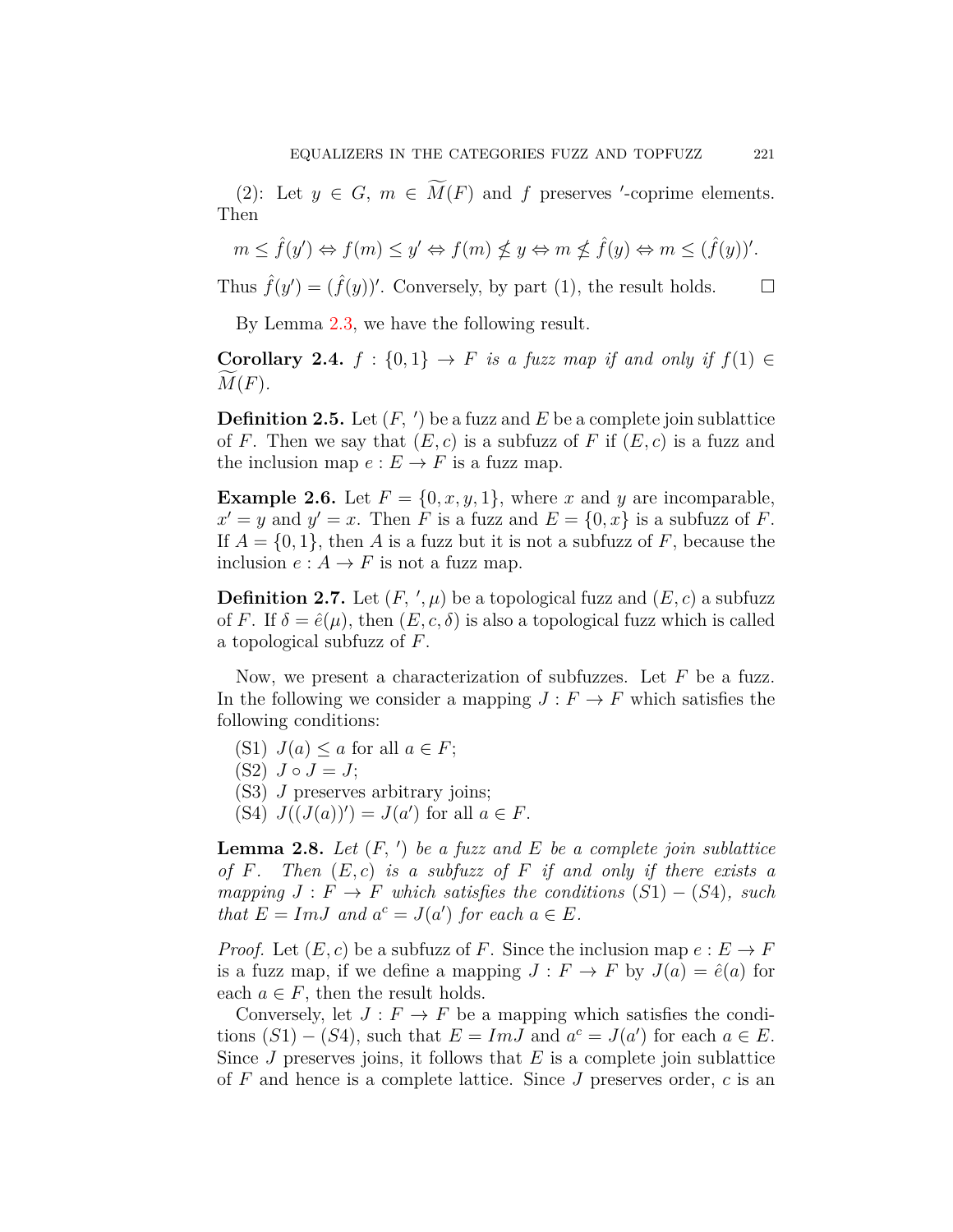order-reversing. Now, we show that *c* is an involution on *E*. Let  $x \in E$ . Then we have

$$
x^{cc} = (J(x))^{cc} = (J(x'))^c = J(x'') = J(x) = x.
$$

The infimum in *E* is as following:

$$
\begin{aligned} \n\Box_{i \in I} J(a_i) &= (\vee_{i \in I} (J(a_i))^c)^c = (\vee_{i \in I} J(a'_i))^c \\ \n&= (J(\vee_{i \in I} a'_i))^c = J(\vee_{i \in I} a'_i)' = J(\wedge_{i \in I} a_i). \n\end{aligned}
$$

On the other hand, we have

$$
\bigvee_{i\in I}\bigcap_{j\in J}J(a_{ij})=J\big(\vee_{i\in I}\wedge_{j\in J}a_{ij}\big)=J\big(\wedge_{j\in J}\vee_{i\in I}a_{ij}\big)=\bigcap_{j\in J}\vee_{i\in I}J(a_{ij}).
$$

Thus  $E$  is a completely distributive lattice and hence  $(E, c)$  is a fuzz. Finally, we show that  $e : E \to F$  is a fuzz map. Let  $x \in F$ . Then we have

$$
\hat{e}(x) = \vee \{ J(a) \mid J(a) \le x \} \Rightarrow \hat{e}(x) = J(\hat{e}(x)) \le x \Rightarrow \hat{e}(x) \le J(x).
$$

Since  $J(x) \leq x$ , it follows that  $\hat{e}(x) = J(x)$ . Thus, for any  $x \in F$  we have:

$$
\hat{e}(x') = J(x') = J((J(x))') = J((\hat{e}(x))') = (\hat{e}(x))^{c}.
$$

□

<span id="page-5-0"></span>**Lemma 2.9.** *Let* (*F, ′* ) *be a fuzz and E be a complete join sublattice of F. Let S be the collection of all mappings*  $J : F \rightarrow F$  *which satisfy the conditions*  $(S1) - (S4)$  *and*  $Im J \subseteq E$ *. Then S with respect to pointwise order has a maximal element*  $\gamma$  *such that for each*  $J \in \mathcal{S}$ ,  $Im J ⊂ Im \gamma ⊂ E$ .

*Proof.* Consider  $\gamma : F \to F$  given by  $\gamma(a) = \vee \{J(a) \mid J \in \mathcal{S}\}\)$  for every  $a \in F$ . Then we have:

(1) 
$$
\gamma(a) \leq a;
$$
  
\n(2) 
$$
\gamma(\gamma(a)) = \gamma(\bigvee_{J \in \mathcal{S}} J(a)) = \bigvee_{I \in \mathcal{S}} \bigvee_{J \in \mathcal{S}} I(J(a))
$$
  
\n
$$
= \bigvee_{I \in \mathcal{S}} I(a) = \gamma(a);
$$
  
\n(3) 
$$
\gamma(\bigvee_{i \in I} a_i) = \bigvee_{J \in \mathcal{S}} J(\bigvee_{i \in I} a_i) = \bigvee_{J \in \mathcal{S}} \bigvee_{i \in I} J(a_i)
$$
  
\n
$$
= \bigvee_{i \in I} \bigvee_{J \in \mathcal{S}} J(a_i) = \bigvee_{i \in I} \gamma(a_i);
$$
  
\n(4) 
$$
\gamma((\gamma(a))') = \bigvee_{J \in \mathcal{S}} J((\gamma(a))') = \bigvee_{J \in \mathcal{S}} J((\bigvee_{I \in \mathcal{S}} I(a))')
$$
  
\n
$$
= \bigvee_{J \in \mathcal{S}} J(\bigwedge_{I \in \mathcal{S}} (I(a))') = \bigvee_{J \in \mathcal{S}} \bigvee_{I \in \mathcal{S}} J((I(a))')
$$
  
\n
$$
= \bigvee_{J \in \mathcal{S}} J(a') = \gamma(a').
$$

It is easy to see that for every  $J \in \mathcal{S}$ ,  $J \leq \gamma$  and  $Im \gamma \subseteq E$ . On the other hand, we have  $J(a) = J(J(a)) \leq \gamma(J(a)) \leq J(a)$ . Thus  $J(a) = \gamma(J(a))$ , and hence  $Im J \subseteq Im \gamma$ .

By Lemmas [2.8](#page-4-0) and [2.9,](#page-5-0) we have the following result.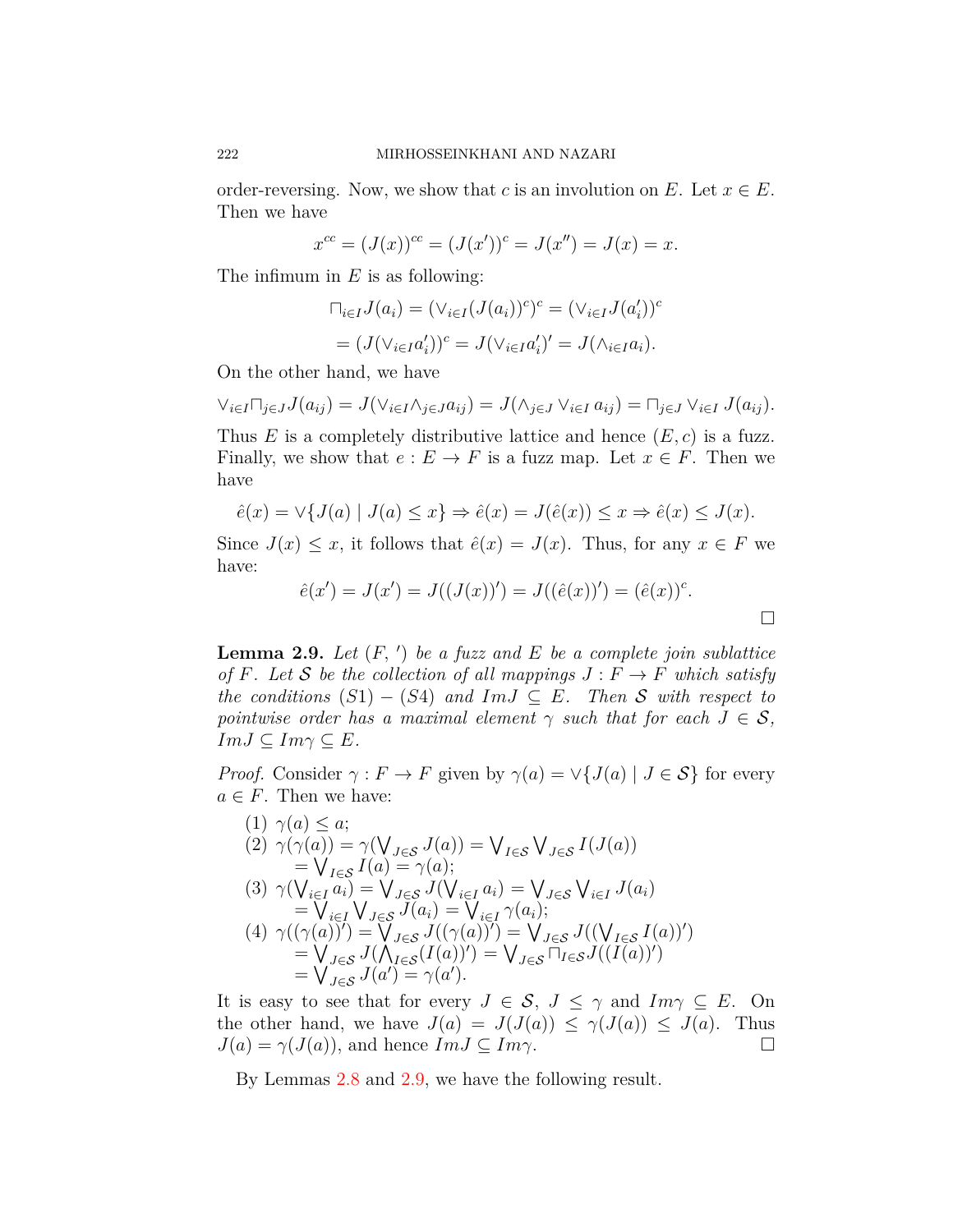**Corollary 2.10.** *Let* (*F, ′* ) *be a fuzz and A be a complete join sublattice of*  $F$ *. Let*  $S$  *be the collection of all subfuzzes*  $B$  *of*  $F$  *such that*  $B \subseteq A$ *. Then S has a maximal element.*

<span id="page-6-0"></span>**Theorem 2.11.** *The equalizer of*  $F \rightarrow g$ <sup>*f*</sup> $\rightarrow$ *G in* **Fuzz** *is the pair* (*E, e), where E is the maximal subfuzz of F such that*  $E \subseteq E_{fg} := \{x \in F \mid$  $f(x) = g(x)$  *and*  $e: E \to F$  *is the inclusion map.* 

*Proof.* Let  $h: N \to F$  be a fuzz map such that  $f \circ h = g \circ h$ . Consider a mapping  $J: F \to F$  given by  $J(a) = h \circ \hat{h}(a)$  for every  $a \in F$ . Since  $\hat{h} \circ h \circ \hat{h} = \hat{h}$ , it is easy to show that *J* satisfies the conditions  $(S1) − (S4)$ . Thus  $Imh = ImJ \subseteq E_{fg}$  and hence  $h(x) \in E$ . Now, we define  $\alpha : N \to E$  by  $\alpha(x) = h(x)$ . Then  $e \circ \alpha = h$  and for every  $x \in E$ we have

$$
\hat{\alpha}(x^c) = \hat{\alpha}(\hat{e}(x)^c) = \hat{\alpha} \circ \hat{e}(x') = \hat{h}(x') = (\hat{h}(x))' = (\hat{\alpha}(x))'.
$$

Thus  $\alpha$  is a fuzz map. Finally, it is easy to check that  $\alpha$  is unique.  $\Box$ 

Similar to the proof of Theorem [2.11](#page-6-0), we have the following result.

<span id="page-6-1"></span>**Theorem 2.12.**  $e:(E, \delta) \to (F, \tau)$  is an equalizer of  $(F, \tau) \xrightarrow[g]{f} (G, \eta)$  in **TopFuzz** if and only if  $e$  is an equalizer in **Fuzz** and  $\delta = \{ \hat{e}(a) \mid a \in \tau \}.$ 

**Corollary 2.13.** *If*  $\widetilde{M}(F)$  *is a join generating base for F, then the equalizer of*  $F \rightarrow g$ <sup>*f*</sup> $\rightarrow$ *G in* **Fuzz** *is the pair* (*E, e), where E is the complete join sublattice generated by the set*  $\widetilde{M}_{fg} := \{ m \in \widetilde{M}(F) \mid f(x) = g(x) \}$ *and*  $e: E \to F$  *is the inclusion map.* 

*Proof.* Consider  $\gamma : F \to F$  given by  $\gamma(a) = \sqrt{m \in M_{fg} \mid m \le a}$  for every  $a \in F$ . It is easy to show that the map  $\gamma$  satisfies the conditions  $(S1) - (S4)$  and  $Im \gamma = E$ . On the other hand, for every mapping *J* : *F* → *F* which satisfies the conditions  $(S1) - (S4)$  and  $Im J ⊆ E_{fg}$ , we have  $J(a) = J(\sqrt{m} \in \widetilde{M}(F) \mid m \le a)$  =  $\sqrt{J(m)} \mid m \in \widetilde{M}(F), m \le a$  $a$ <sup>}</sup>. Since  $J(m) \leq m$ , so for every  $m \in M(F)$ , either  $J(m) = m$ or  $J(m) = 0$ . Thus  $Im J \subseteq Im \gamma$ , which shows that *E* is a maximal subfuzz of *F* such that  $E \subseteq E_{fg}$ , as desired.  $\square$ 

*Remark* 2.14*.* [\[8](#page-8-6)] The category **Top** is a reflective and coreflective full subcategory of **TopFuzz** via the embedding power functor  $\mathcal{P}: \mathbf{TOP} \rightarrow \mathcal{P}$ **TopFuzz** defined by  $\mathcal{P}(X,\tau) = (\mathcal{P}(X),\tau)$ .

**Example 2.15.** Let  $X \xrightarrow[\text{g}]{f} Y$  be two arbitrary continuous functions. Then the equalizer of  $\mathcal{P}(X) \rightarrow{\mathcal{P}(f)}$ *P*(*g*)  $P(Y)$  in **TopFuzz** is the pair  $(E, e)$ ,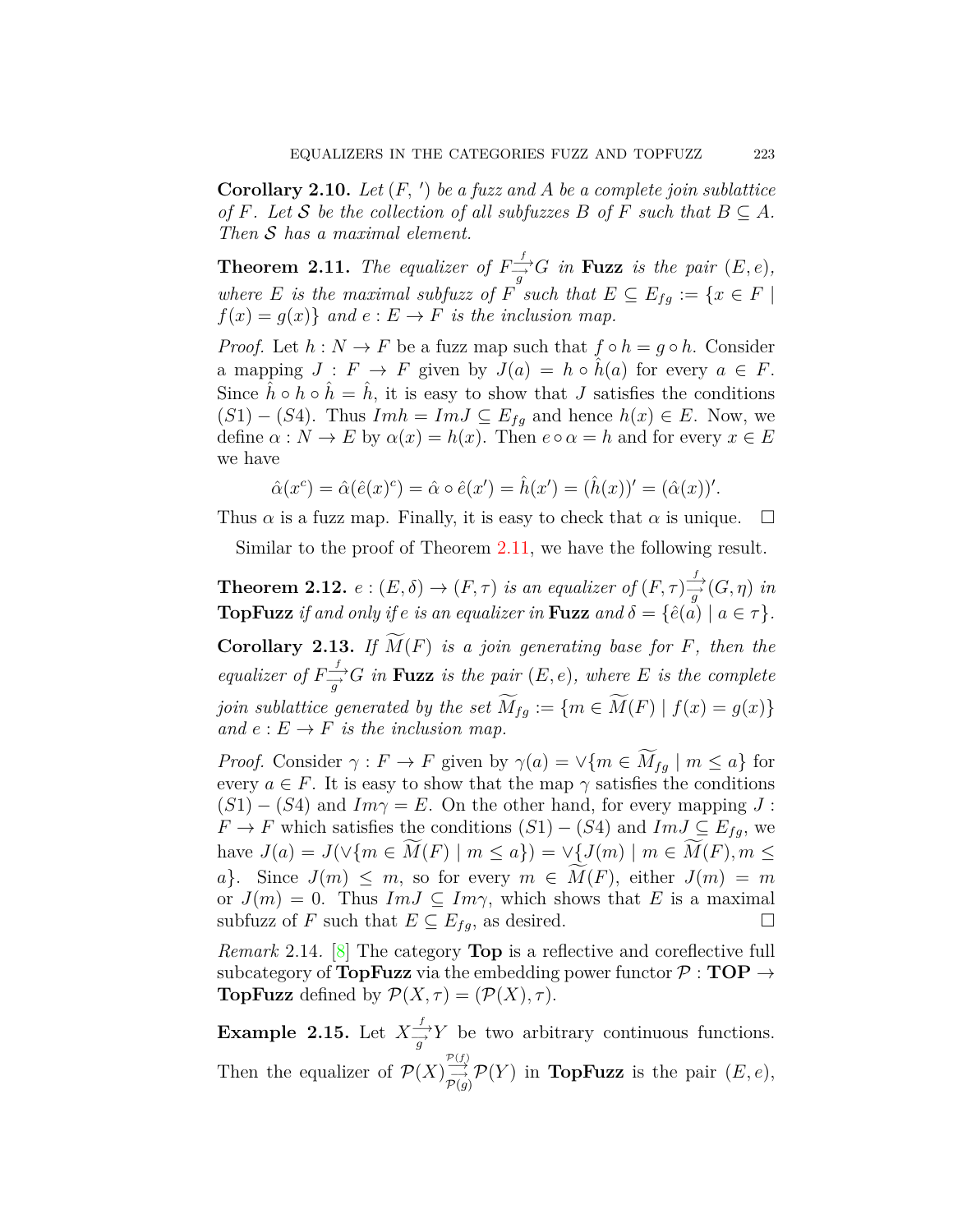where *E* is the complete join sublattice generated by the set  $\{\{x\}$  $x \in X, f(x) = g(x)$  and  $e: E \to \mathcal{P}(X)$  is the inclusion map. Thus  $E = \mathcal{P}(E_{fg})$ , where  $E_{fg} := \{x \in X \mid f(x) = g(x)\}$  is the equalizer of *f* and *g* in the category **Top**. This of course amounts to the familiar fact that the reflector  $P$  preserves limits.

Recall that an extra order  $\triangleleft$  on a complete lattice L is defined by *a*  $\triangleleft$  *b* if, for every subset *S*  $\subseteq$  *L*, *b*  $\leq \vee$ *S* implies *a*  $\leq$  *s* for some *s*  $\in$  *S* [[7\]](#page-8-5).

Let  ${F_i}_{i \in I}$  be a family of fuzzes. In [\[11\]](#page-9-0), the product of  ${F_i}_{i \in I}$  in **Fuzz** was given by  $\otimes_{i \in I} F_i = \{ A \subset \prod_{i \in I} F_i \mid A = \downarrow A \}$  and for every  $x \in A$  there exists  $y \in A$  such that  $x_i \triangleleft y_i$  for every  $i \in I$ , where  $\downarrow A$  is the lower set of *A*. Now, by Theorem [1.9](#page-2-0), we have the following result.

**Corollary 2.16.** *Let*  $F \xrightarrow{f} L \xleftarrow{g} G$  *be a pair of fuzz maps. If*  $F \xleftarrow{p_1} F \otimes G \xrightarrow{p_2} G$ is the product of F and G, and  $E \to F \otimes G$  is the equalizer of  $F \otimes G \stackrel{f \circ p_1}{\longrightarrow} L$ , *then the square*



*is a pullback in* **Fuzz***.*

By Theorems [2.11](#page-6-0) and [2.12,](#page-6-1) we have every regular monomorphism in **Fuzz** and **TopFuzz** is an embedding map, but the following example shows that monomorphisms need not be injective, in general.

**Example 2.17.** A monomorphism in **Fuzz** and **TopFuzz** need not be an injective map. For instance, consider  $F = \{0, x, y, 1\}$ , where *x* and *y* are incomparable,  $x' = x$ ,  $y' = y$  and  $G = \{0, a, 1\}$ , where  $0 < a < 1$ ,  $a' = a$ . Let the mapping  $f : F \to G$  defined by:  $f(0) = 0$ ,  $f(x) = a$ ,  $f(1) = f(y) = 1$ . Then *f* is a **Fuzz**-morphism, but it is not injective. Now, we show that *f* is monomorphism. Let  $L^{\frac{r}{\rightarrow}}_sF$  such that  $r \neq s$ . Then there exists a  $m \in M(L)$  such that  $r(m) \neq s(m)$ . Since *r* and *s* preserve coprime elements, it follows that  $r(m)$  and  $s(m) \in M(F)$  ${x, y}$ . Without loss of generality, let  $r(m) = x$  and  $s(m) = y$ . Then  $f(r(m)) = a \neq f(s(m)) = 1$ , this implies that  $f \circ r \neq f \circ s$ . Also, if  $\tau_1 = \tau_2 = \{0, 1\}$ , then *f* is a **TopFuzz**-morphism, and hence the result holds for **TopFuzz**.

**Theorem 2.18.** *If*  $f : F \rightarrow G$  *is a monomorphism in* **Fuzz** *and* **TopFuzz***, then the restriction mapping*  $f |_{\widetilde{M}(F)}: M(F) \rightarrow M(G)$  *is injective.*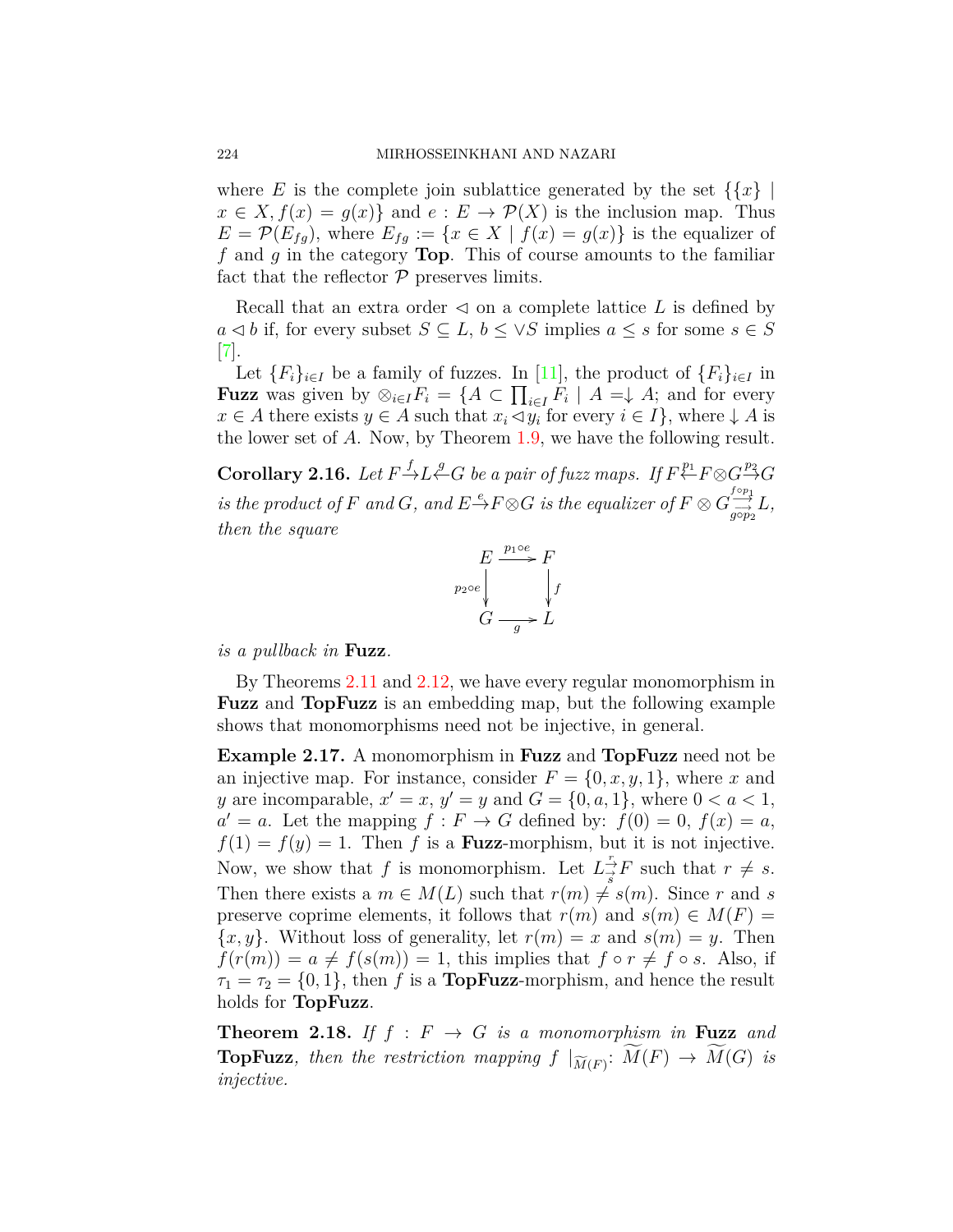*Proof.* Let  $m_1, m_2 \in M(F)$  and  $f(m_1) = f(m_2)$ . Consider  $r, s$ :  $\{0, 1\} \rightarrow F$  given by  $r(0) = s(0) = 0$ ,  $r(1) = m_1$ ,  $s(1) = m_2$ . By Corollary [2.4](#page-4-1), *r* and *s* are fuzz maps and continuous with respect to the discrete topology on  $\{0,1\}$ . Now, we have  $f \circ r = f \circ s$  and hence by hypothesis  $r = s$ . Thus  $m_1 = r(1) = s(1) = m_2$ .

# 3. Conclusions

It is well known that the categories **Fuzz** of fuzzes with their homomorphisms and **TopFuzz** of topological fuzzes with their homomorphisms are both complete and cocomplete, and some categorical properties of them were introduced by many authors. In this paper, we have presented the structure of equalizes in these categories. For this, we have defined some concepts as subfuzz and topological subfuzz and shown that equalizers are embedding and continuous embedding fuzz maps. Thus, every regular monomorphism in these categories is an injective map, but we have shown that monomorphisms need not be injective, in general.

## **Acknowledgments**

We are very grateful to the referee(s) for the careful reading of the paper and for the useful comments.

## **REFERENCES**

- <span id="page-8-7"></span>1. J. Adamek, H. Herrlich and G. E. Strecker, *Abstract and concrete categories*, John Wiley and Sons Inc., New York, 1990.
- <span id="page-8-8"></span>2. T. S. Blyth, *Lattices and ordered algebraic structures*, Springer-Verlag, London, 2005.
- <span id="page-8-2"></span>3. C. L. Chang, Fuzzy topology spaces, *J. Math. Anal. Appl.*, **24** (1968), 182–190.
- <span id="page-8-3"></span>4. M. Demirci, Category theoretic fuzzy topological spaces and their dualities, *Fuzzy Sets and Systems*, **227** (2013), 1–24.
- <span id="page-8-1"></span>5. B. Hutton, Products of fuzzy topological spaces, *Topology Appl.*, **11** (1980), 59–67.
- <span id="page-8-4"></span>6. B. Hutton and I. Reilly, Separation axioms in fuzzy topological spaces, *Fuzzy Sets and Systems*, **3** (1980), 93–104.
- <span id="page-8-5"></span>7. Y. M. Li, Exponentiable objects in the category of topological molecular lattices, *Fuzzy Sets and Systems*, **104** (1999), 407–414.
- <span id="page-8-6"></span>8. Y. M. Li, and Z. H. Li, Top is a reflective and coreflective subcategory of fuzzy topological spaces, *Fuzzy Sets and Systems*, **116** (2000), 429–432.
- <span id="page-8-0"></span>9. G. J. Wang, Theory of topological molecular lattices, *Fuzzy Sets and Systems*, **47** (1992), 351–376.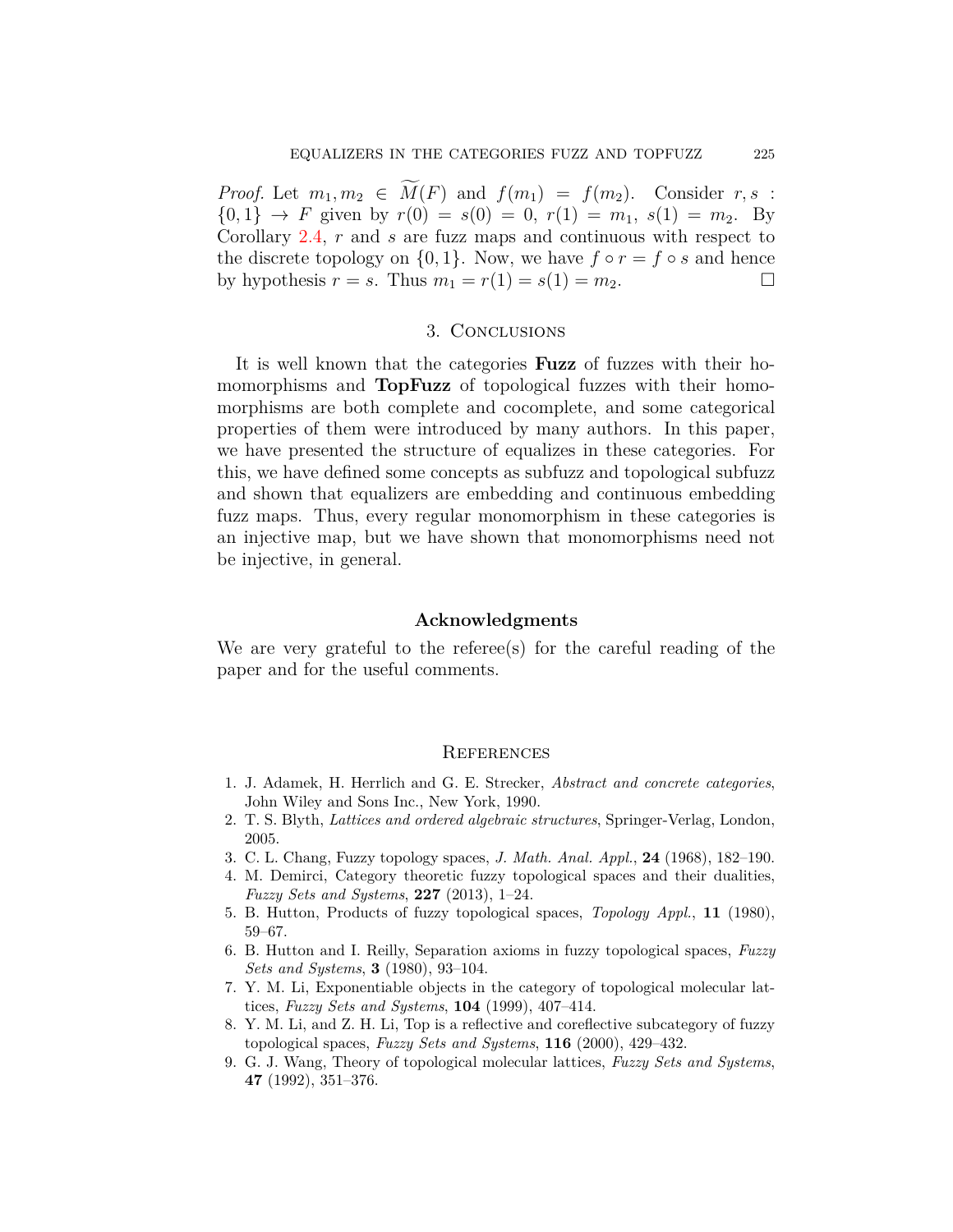# 226 MIRHOSSEINKHANI AND NAZARI

- <span id="page-9-1"></span>10. G. J. Wang, Order-homomorphisms on fuzzes, *Fuzzy Sets and Systems*, **12** (1984), 281–288.
- <span id="page-9-0"></span>11. Z. Yang, The cartesian closedness of the category Fuzz and function spaces on topological fuzzes, *Fuzzy Sets and Systems*, **61** (1994), 341–351.

### **Ghasem Mirhosseinkhani**

Department of Mathematics and Computer Sciences, Sirjan University of Technology, Sirjan, Iran.

Email: gh.mirhosseini@yahoo.com, gh.mirhosseini@sirjantech.ac.ir

### **Narges Nazari**

Department of Mathematics, University of Hormozgan, Bandarabbas, Iran. Email: nazarinargesmath@yahoo.com